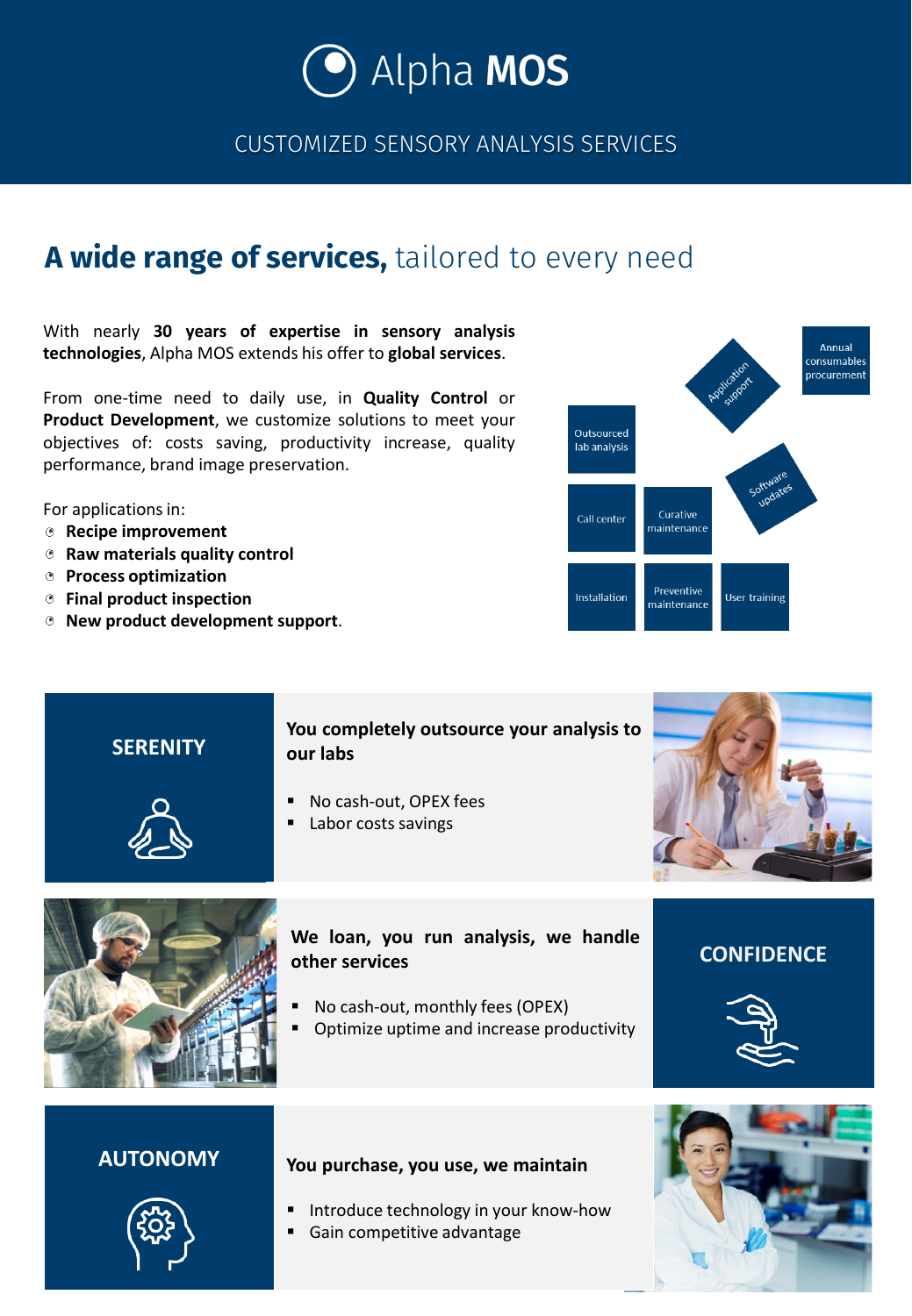RELIABILITY FLEXIBILITY RESPONSIVENESS EXPERTISE

|                                | <b>SERENITY</b>                                                                                                                                                                       | <b>CONFIDENCE</b>                                                                                                                                                                                                                                                                   | <b>AUTONOMY</b>                                                                                                                                                        |
|--------------------------------|---------------------------------------------------------------------------------------------------------------------------------------------------------------------------------------|-------------------------------------------------------------------------------------------------------------------------------------------------------------------------------------------------------------------------------------------------------------------------------------|------------------------------------------------------------------------------------------------------------------------------------------------------------------------|
|                                | Benefit from our labs,<br>equipments and expertise                                                                                                                                    | <b>Trust Alpha MOS for your</b><br>daily sensory analysis in your<br>facilities                                                                                                                                                                                                     | Increase expertise on your<br>own sensory analysis and<br>products                                                                                                     |
| What?                          | Fully outsourced analysis at<br>Alpha MOS labs: ARF<br>definition / experimental<br>plan, analysis, report<br>delivery, results<br>presentation                                       | Instrument placed at<br>customer site with annual<br>consumables procurement<br>and continuous tailor-made<br>support from Alpha MOS<br>(maintenance, application,<br>data processing*)                                                                                             | Instrument owned by the<br>customer, tailor-made<br>support package from<br>Alpha MOS (maintenance,<br>application, data<br>processing*)                               |
| <b>What for?</b>               | - One-time analysis need:<br>product development,<br>benchmarking study,<br>unusual production issue or<br>consumer claim, etc<br>- Recurring QC analysis needs<br>on an annual basis | - Regular needs in production<br>quality control, with limited<br>lab staff available on-site,<br>need for immediate results<br>/ high analysis volume<br>- Site to site quality<br>consistency needs for global<br>companies<br>- New technology validation<br>for R&D departments | - Recurrent and long-term<br>R&D projects<br>- Multi-QC application: many<br>different raw materials or<br>end products                                                |
| <b>Instrument</b><br>operation | Alpha MOS                                                                                                                                                                             | - Autonomy on analysis<br>launch by production/lab<br>staff (training included)<br>- All other operations*<br>(parameters settings,<br>method and data<br>processing optimization,<br>maintenance) supported<br>by AM on-site or remote                                             | - Trained lab staff from the<br>customer (training by AM<br>included) has full autonomy<br>to run the instrument<br>- AM assures the selected<br>after-sales services* |
| <b>Conditions</b>              | - Per-analysis pricing<br>- Monthly fees based on<br>annual volume<br>- 1-year validity period                                                                                        | - Monthly fees depending on<br>the service level selected<br>- Minimum commitment<br>period (8 months)                                                                                                                                                                              | - Instrument purchase<br>- Annual fees depending on<br>the after-sales services level<br>selected                                                                      |
| <b>Advantages</b>              | - No significant investment,<br>pay per use<br>- No need for extra human<br>resources or skills internally                                                                            | - No initial investment<br>- Limited extra skills required<br>(training included)<br>- Sensory analysis solution<br>available internally 24h/7d<br>- Bespoke Alpha MOS<br>support<br>- Management of multi-site<br>operations                                                       | - Full autonomy and control<br>on the instrument use, with<br>the added security of Alpha<br><b>MOS support</b><br>- Management of multi-site<br>operations            |